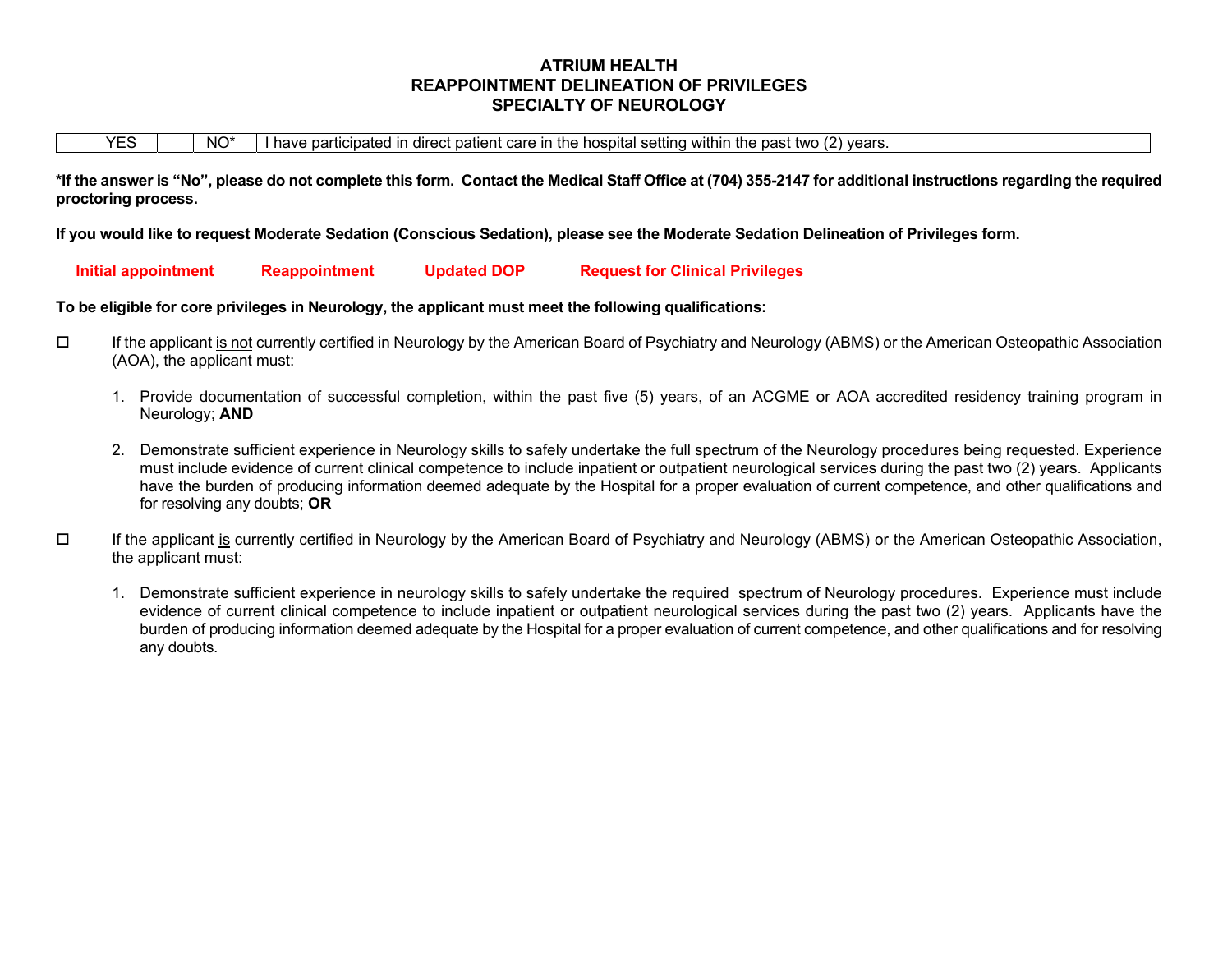Print Name

NOTE 1: Physicians must apply for "CORE" privileges in order to be eligible for clinical privileges in the specialty of Neurology at any facility within Atrium Health.

NOTE 2: "CORE" privileges cannot be amended or altered in any way.

NOTE 3: Please note that the exercise of certain privileges enumerated herein is necessarily limited by the operational, and resource constraints of the facility. All procedures must be performed within a clinical setting with the capabilities and organizational structure required to provide appropriate support.

| <b>CMC</b> | <b>PVL</b> | <b>UNV</b> | <b>CR</b> | LIN | <b>CAB</b> | <b>UNN</b> | <b>STN</b> | <b>ANS</b> | <b>Cleveland</b> |        | NEUROLOGY CORE PRIVILEGES                                                                                                                                                                                                                                                                                                                                                                                                                      |
|------------|------------|------------|-----------|-----|------------|------------|------------|------------|------------------|--------|------------------------------------------------------------------------------------------------------------------------------------------------------------------------------------------------------------------------------------------------------------------------------------------------------------------------------------------------------------------------------------------------------------------------------------------------|
|            |            |            | N/A       |     |            |            |            |            |                  | CNEU-1 | Privileges to evaluate, diagnose, treat, and provide consultation<br>to patients with diseases, disorders or impaired function of the<br>brain, spinal cord, peripheral nerves, muscles and autonomic<br>nervous system, including their coverings, blood vessels, and<br>other effector tissue, such as muscle, evoked potentials and<br>lumbar puncture. These core privileges do not include any of the<br>special procedures listed below. |

| <b>CMC</b> | <b>PVL</b> | <b>UNV</b> | CR. | LIN. | CAB | <b>UNN</b> | <b>STN</b> | <b>ANS</b> | Cleveland |         | <b>CORE NEUROLOGY PRIVILEGES - REHABILITATION</b><br><b>HOSPITAL SETTING ONLY</b>                                                                                                                                   |
|------------|------------|------------|-----|------|-----|------------|------------|------------|-----------|---------|---------------------------------------------------------------------------------------------------------------------------------------------------------------------------------------------------------------------|
| N/A        | N/A        | N/A        |     | N/A  | N/A | N/A        | N/A        | N/A        | N/A       | CNEU-14 | Privileges include evaluation and management, as well as<br>procedures approved for performance within the acute<br>rehabilitation setting, in conjunction with the comprehensive<br>rehabilitation treatment plan. |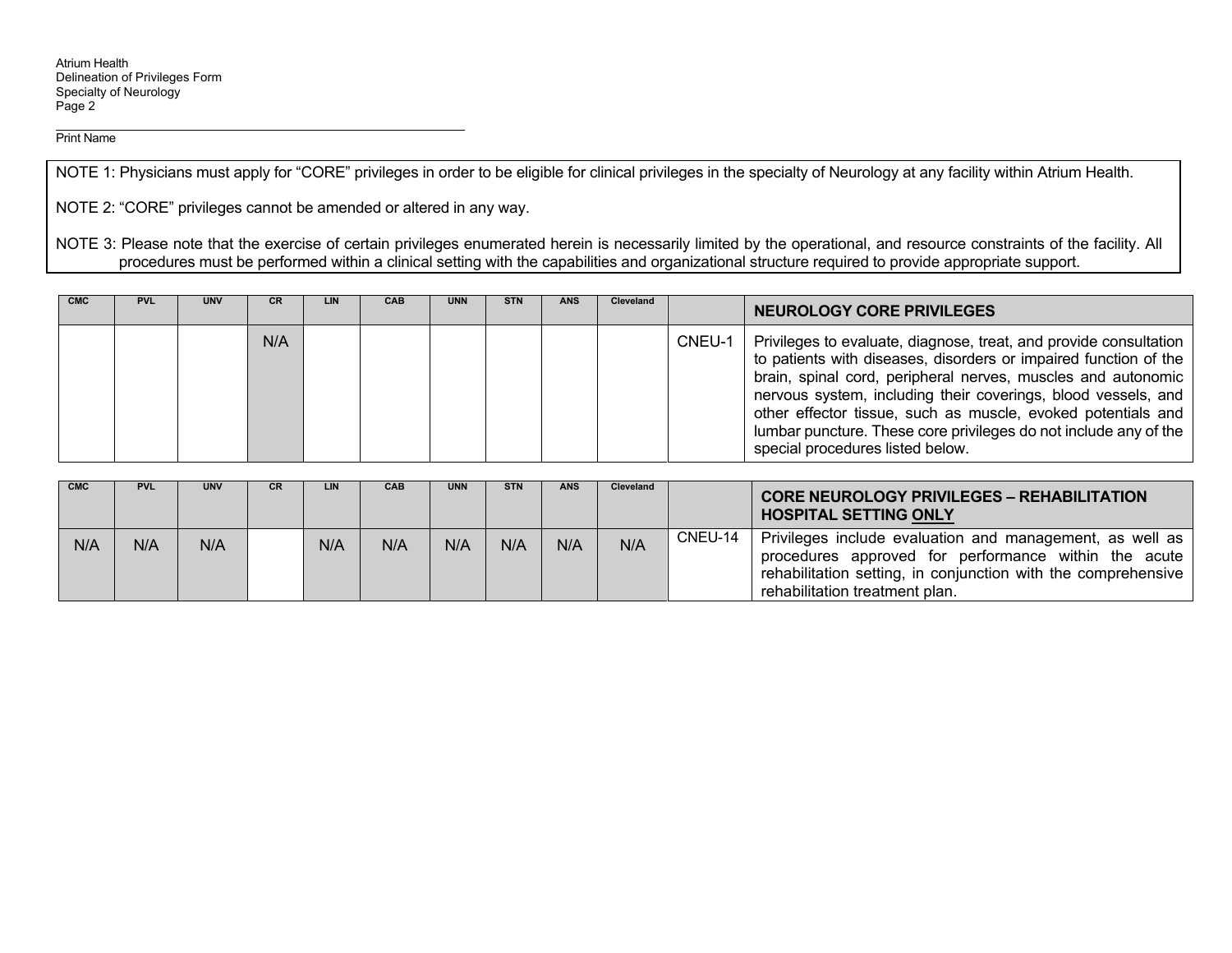Atrium Health<br>Delineation of Privileges Form Specialty of Neurology Page 3

Print Name

| <b>CMC</b> | <b>PVL</b> | UNV | CR. | LIN | <b>CAB</b> | <b>UNN</b> | <b>STN</b> | <b>ANS</b> | <b>Cleveland</b> |        | CHILD NEUROLOGY CORE PRIVILEGES                                                                                                                                                                                                                                                                                                                                                                                                                                                                                                           |
|------------|------------|-----|-----|-----|------------|------------|------------|------------|------------------|--------|-------------------------------------------------------------------------------------------------------------------------------------------------------------------------------------------------------------------------------------------------------------------------------------------------------------------------------------------------------------------------------------------------------------------------------------------------------------------------------------------------------------------------------------------|
|            |            |     | N/A |     |            |            |            |            |                  | CNEU-2 | Privileges to evaluate, diagnose, treat, and provide consultation<br>to infants and children except as specifically excluded from<br>practice, with all types of disease or disorders or impaired<br>function, both acquired and congenital, of the brain, spinal cord,<br>peripheral nerves, muscles and autonomic nervous system,<br>including their coverings, blood vessels, and other effector<br>tissue, such as muscle and lumbar puncture. These core<br>privileges do not include any of the special procedures listed<br>below. |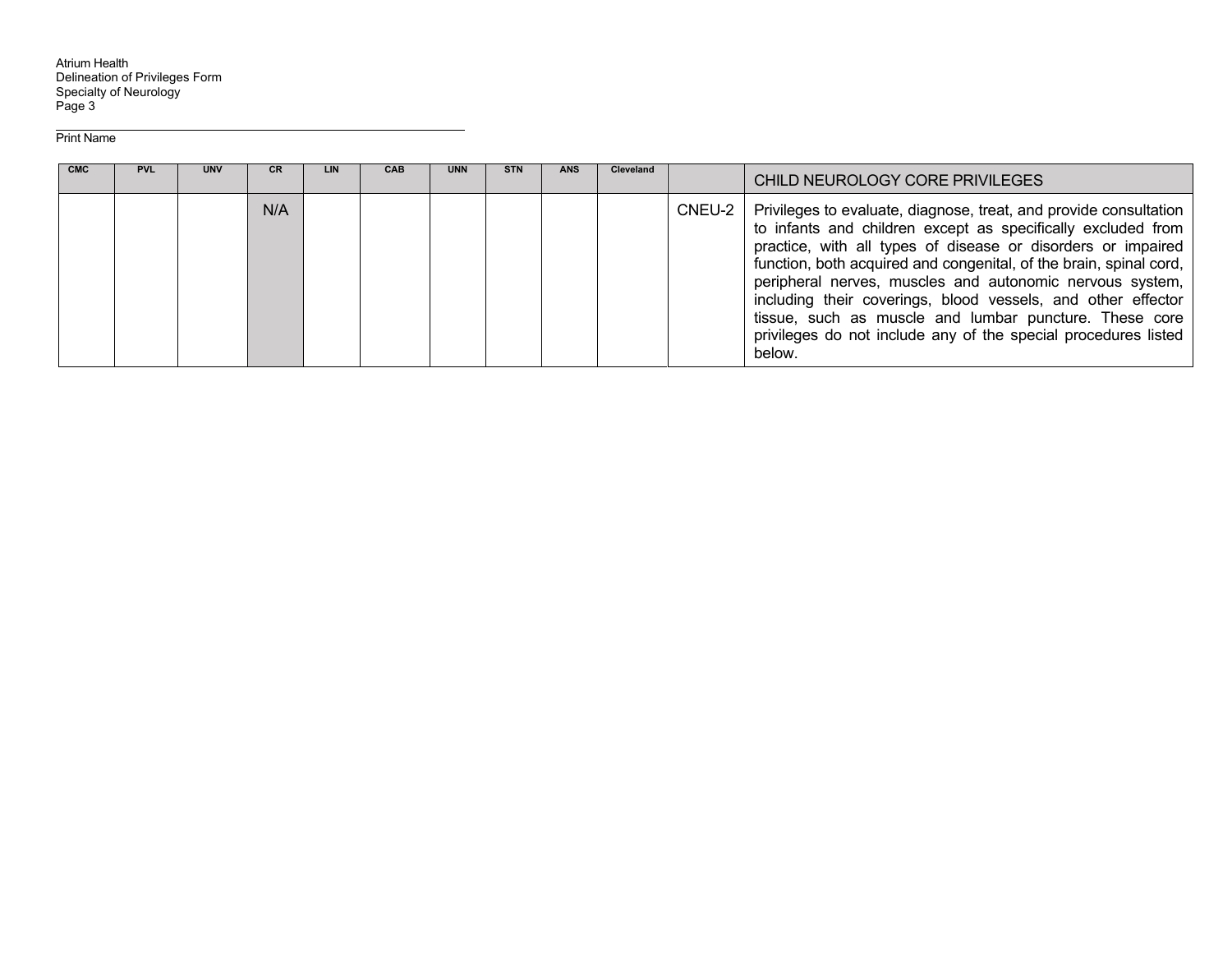Print Name

#### **\* SPECIAL PRIVILEGES WITH QUALIFICATIONS AND/OR SPECIFIC CRITERIA - PROVIDE THE NUMBER OF PROCEDURES PERFORMED WITHIN THE PAST TWO YEARS AND FACILITY WHERE THE PROCEDURES WERE PERFORMED.**

| <b>CMC</b> | <b>PVL</b> | <b>UNV</b> | CR  | <b>LIN</b> | CAB | <b>UNN</b> | <b>STN</b> | <b>ANS</b> | <b>CLE</b> |                 | SPECIAL NEUROLOGY PRIVILEGES                                                                                                         |
|------------|------------|------------|-----|------------|-----|------------|------------|------------|------------|-----------------|--------------------------------------------------------------------------------------------------------------------------------------|
|            |            |            |     |            |     |            |            |            |            |                 | Must apply for and maintain Adult or Child Neurology Core Privileges (CNEU-1 or CNEU-                                                |
|            |            |            |     |            |     |            |            |            |            |                 | (2)                                                                                                                                  |
|            |            |            | N/A |            |     |            |            | N/A        |            | <b>CNEU-3*</b>  | <b>Transcranial Doppler</b>                                                                                                          |
|            |            | N/A        | N/A | N/A        |     |            |            | N/A        |            | CNEU-4 *        | Deep Brain Stimulation (DBS) / Intraoperative Microelectrode<br>Recording/Interpretation DBS Programming for Movement Disorders      |
|            |            |            | N/A |            |     |            |            | N/A        |            | CNEU-5*         | <b>Botulinum Toxin Injection</b>                                                                                                     |
|            | N/A        | N/A        | N/A | N/A        |     |            |            | N/A        |            | CNEU-6*         | Electrocorticography*                                                                                                                |
|            | N/A        | N/A        | N/A | N/A        |     |            |            | N/A        |            | CNEU-7*         | Brain Mapping Using Cortical Stimulation*                                                                                            |
|            | N/A        | N/A        | N/A | N/A        |     |            |            | N/A        |            | CNEU-8*         | Intracarotid (Short-Acting Anesthetic) Procedure (WADATest)*                                                                         |
|            |            |            | N/A |            |     |            |            | N/A        |            | CNEU-9*         | Skin Punch Biopsy                                                                                                                    |
|            |            |            | N/A |            |     |            |            | N/A        |            | <b>CNEU-10*</b> | <b>Trigger Point Injections</b>                                                                                                      |
|            |            |            | N/A |            |     |            |            | N/A        |            | <b>CNEU-11*</b> | Electromyography/Nerve Conduction Studies                                                                                            |
|            |            |            | N/A |            |     |            |            | N/A        |            | CNEU-13*        | <b>Occipital Nerve Blocks</b>                                                                                                        |
|            |            |            |     |            |     |            |            |            |            | CNEU-16*        | Routine EEG Interpretation                                                                                                           |
|            |            |            |     |            |     |            |            |            |            | <b>CNEU-17*</b> | Continuous or Long-term Video Electro-Encephalogram (EEG)<br>Monitoring Interpretation                                               |
|            |            |            |     |            |     |            |            |            |            | CNEU-18*        | Responsive Neuro Stimulation (RNS)/ Deep Brain Stimulation<br>(DBS)/ Vagal Nerve Stimulation (VNS) Interpretation and<br>Programming |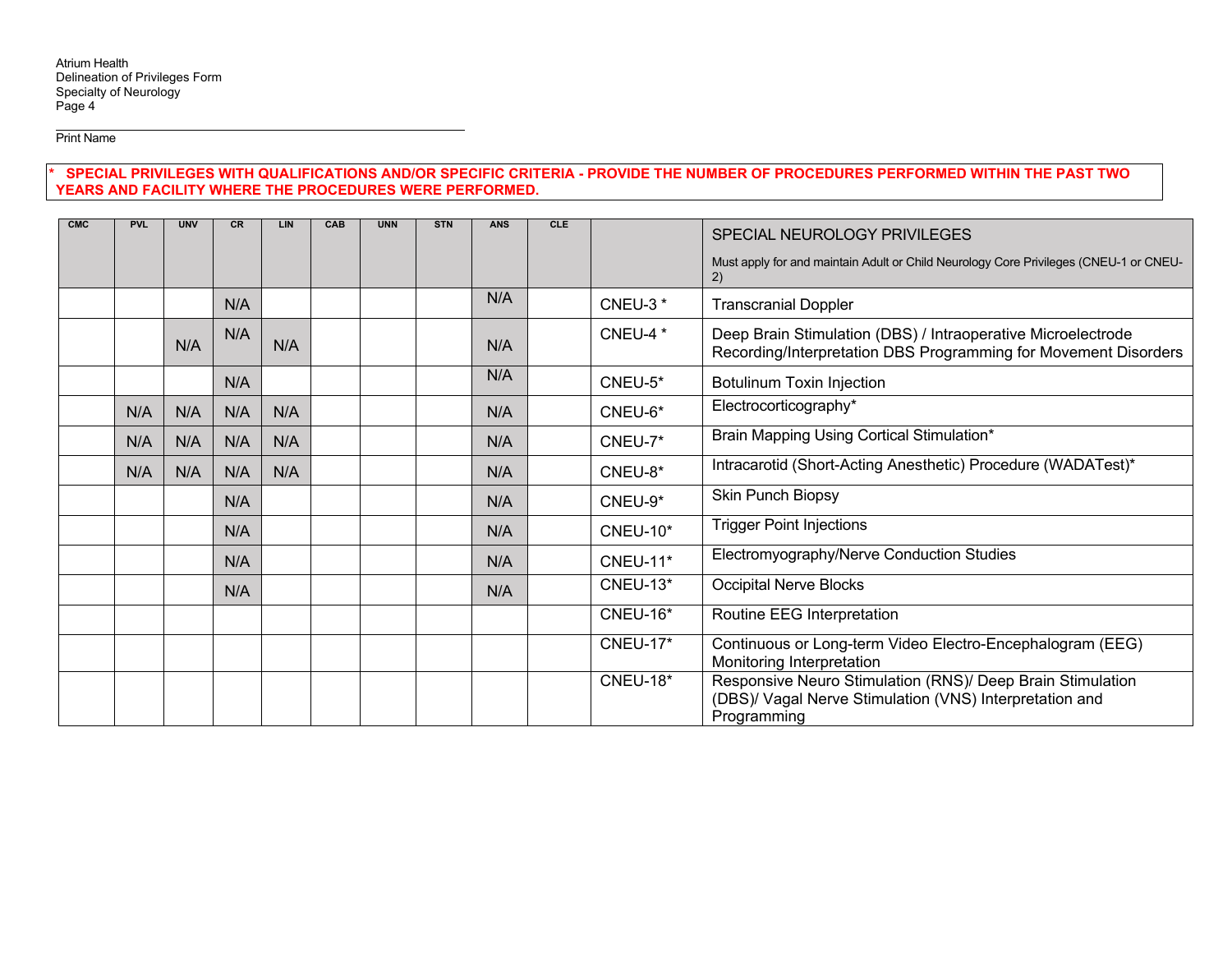Atrium Health Delineation of Privileges Form Specialty of Neurology Page 5

Print Name

| <b>CMC</b> | <b>PVL</b>                                                                                                                                                                                                                                                                                                                                              | <b>UNV</b> | <b>CR</b> |     | <b>CAB</b> | <b>UNN</b> | <b>STN</b> | <b>ANS</b> | CLE. |            | Must apply for and maintain Adult<br>or Child Neurology Core Privileges<br>(CNEU-1 or CNEU-2)                                                                                                                                                                                                                                                                                                                                                                                                                   | <b>Number</b><br>Performed<br><b>Within The</b><br>Past 2<br>Years | Location |
|------------|---------------------------------------------------------------------------------------------------------------------------------------------------------------------------------------------------------------------------------------------------------------------------------------------------------------------------------------------------------|------------|-----------|-----|------------|------------|------------|------------|------|------------|-----------------------------------------------------------------------------------------------------------------------------------------------------------------------------------------------------------------------------------------------------------------------------------------------------------------------------------------------------------------------------------------------------------------------------------------------------------------------------------------------------------------|--------------------------------------------------------------------|----------|
|            |                                                                                                                                                                                                                                                                                                                                                         | N/A        | N/A       | N/A |            |            |            | N/A        |      | $CNEU-12*$ | <b>Medical Acupuncture</b>                                                                                                                                                                                                                                                                                                                                                                                                                                                                                      |                                                                    |          |
|            | *Applicant must provide documentation from their training program of at least 200 hours of AMA Category I training in Medical Acupuncture, deemed satisfactory<br>by the Neurology Chief. In addition, the applicant may be required to demonstrate to the Neurology Chief knowledge of the risks, benefits, and contraindications of<br>the procedure. |            |           |     |            |            |            |            |      |            |                                                                                                                                                                                                                                                                                                                                                                                                                                                                                                                 |                                                                    |          |
|            |                                                                                                                                                                                                                                                                                                                                                         |            |           |     |            |            |            |            |      |            | Physicians practicing Medical Acupuncture are expected to establish diagnoses within the traditional framework of Western medical thought, through an appropriate<br>work-up of the patient's condition. It is noted that Acupuncture shall be used in concert with traditional Western medical thought and will not be used as the first<br>alternative unless medical necessity indicates that it is the preferred procedure. The patients' treatment options should also be documented and the rationale for |                                                                    |          |

using Medical Acupuncture in each particular situation.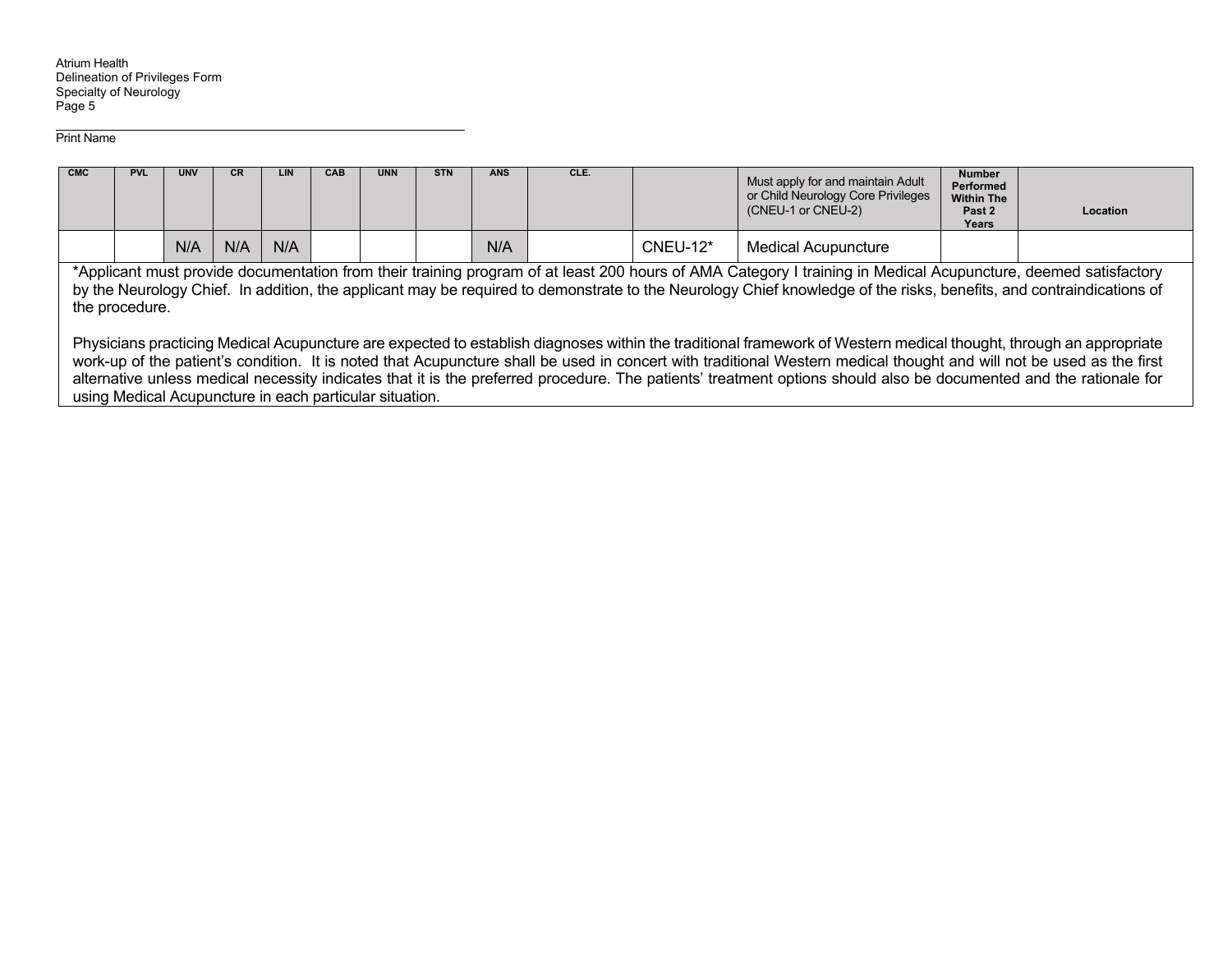Atrium Health Delineation of Privileges Form Specialty of Neurology Page 6 To be eligible for core privileges in Neurocritical Care Core Privileges, the applicant must meet the following qualifications:

- $\Box$  If the applicant is not currently subspecialty certified in Neurocritical Care by the American Board of Medical Specialties (ABMS) or the American Osteopathic Association (AOA) the applicant must:
	- 1. Provide documentation of certification in Neurology from the ABMS or AOA; **AND**
	- 2. Provide documentation of successful completion of a Neurocritical Care Fellowship training program, within the past five (5) years; **AND**
	- 3. Verification from the fellowship program director that the Applicant successfully completed the program. Experience must include evidence of current clinical competence during the past two (2) years. The Applicant has the burden of producing information deemed adequate by the Hospital for a proper evaluation of current competence, and other qualifications and for resolving any doubts.
		- **OR**
- □ If the applicant is currently subspecialty certified in Neurocritical Care by the American Board of Medical Specialties (ABMS) or the American Osteopathic Association (AOA), the applicant must:
	- 1. Provide documentation of subspecialty certification in Neurocritical Care from the ABMS or AOA; **AND**
	- 2. Verification from the Department Chief where the Applicant most recently practiced documenting that the Applicant has provided inpatient critical care or consultative services for at least sixty (60) patients during the past two (2) years. The Applicant has the burden of producing information deemed adequate by the Hospital for a proper evaluation of current competence, and other qualifications and for resolving any doubts.

| <b>CMC</b> | <b>PVL</b>                                                                                                                                                                        | <b>UNV</b> | <b>CR</b> | <b>LIN</b> | <b>CAB</b> | <b>UNN</b> | <b>STN</b> | <b>ANS</b> | <b>CLV</b> |         | NEUROCRITICAL CARE CORE PRIVILEGES                                                                                                                                                                                                                                                                                                                               |
|------------|-----------------------------------------------------------------------------------------------------------------------------------------------------------------------------------|------------|-----------|------------|------------|------------|------------|------------|------------|---------|------------------------------------------------------------------------------------------------------------------------------------------------------------------------------------------------------------------------------------------------------------------------------------------------------------------------------------------------------------------|
|            |                                                                                                                                                                                   |            | N/A       |            |            |            |            |            | N/A        | CNEU-15 | Privileges to evaluate, diagnose, and provide<br>treatment to critically ill patients, both adult and<br>young adult, (inclusive of neurological or<br>postneurosurgical care) in the ICU with multiple<br>organ dysfunction and in need of critical care for<br>life threatening disorders.                                                                     |
|            |                                                                                                                                                                                   |            |           |            |            |            |            |            |            |         | NOTE: Privileges include but not limited to airway maintenance, elective intubation with ***moderate sedation (including direct laryngoscopy and fiberoptic laryngoscopy); arterial<br>puncture and arterial line placement; bladder catheterization; bronchoscopy; calibration and operation of hemodynamic recording systems; cardiac output determinations by |
|            |                                                                                                                                                                                   |            |           |            |            |            |            |            |            |         | thermodilution and other techniques (including pulmonary artery balloon flotation catheters); cardiopulmonary resuscitation; calculation of oxygen content; cardioversion;                                                                                                                                                                                       |
|            |                                                                                                                                                                                   |            |           |            |            |            |            |            |            |         | electrocardiogram interpretation; insertion and management of chest tubes including pig tail catheters and draining systems, needle insertion and drainage systems; insertion of                                                                                                                                                                                 |
|            |                                                                                                                                                                                   |            |           |            |            |            |            |            |            |         | central venous catheters; insertion of hemodialysis catheters; interpretation of intracranial pressure monitoring; lumbar puncture; paracentesis; percutaneous needle aspiration of                                                                                                                                                                              |
|            |                                                                                                                                                                                   |            |           |            |            |            |            |            |            |         | joints and superficial fluid collections; thoracentesis; ultrasound guided venous catheter placement; ventilator management (both invasive and non-invasive), including experience                                                                                                                                                                               |
|            |                                                                                                                                                                                   |            |           |            |            |            |            |            |            |         | with various modes. ***Neurocritical Care Physicians function in accordance with the Moderate and Deep Sedation in Adult and Pediatric Patients for Critical Care Providers Policy.                                                                                                                                                                              |
|            | <b>Maintenance Criteria for Continued Neurocritical Care Core (CNEU-15) Privileges:</b>                                                                                           |            |           |            |            |            |            |            |            |         |                                                                                                                                                                                                                                                                                                                                                                  |
|            | The Physician must submit a minimum of fifty (50) inpatient and/or consultative services over the past two (2) years based on acceptable results of ongoing professional practice |            |           |            |            |            |            |            |            |         |                                                                                                                                                                                                                                                                                                                                                                  |

evaluation and outcomes to reapply for special privileges. This will be reviewed at the time of reappointment. Physicians who would like to continue to hold any special privileges but are unable to document the minimal number will be requested to voluntarily withdraw their request for such privileges and to complete the necessary proctoring forms.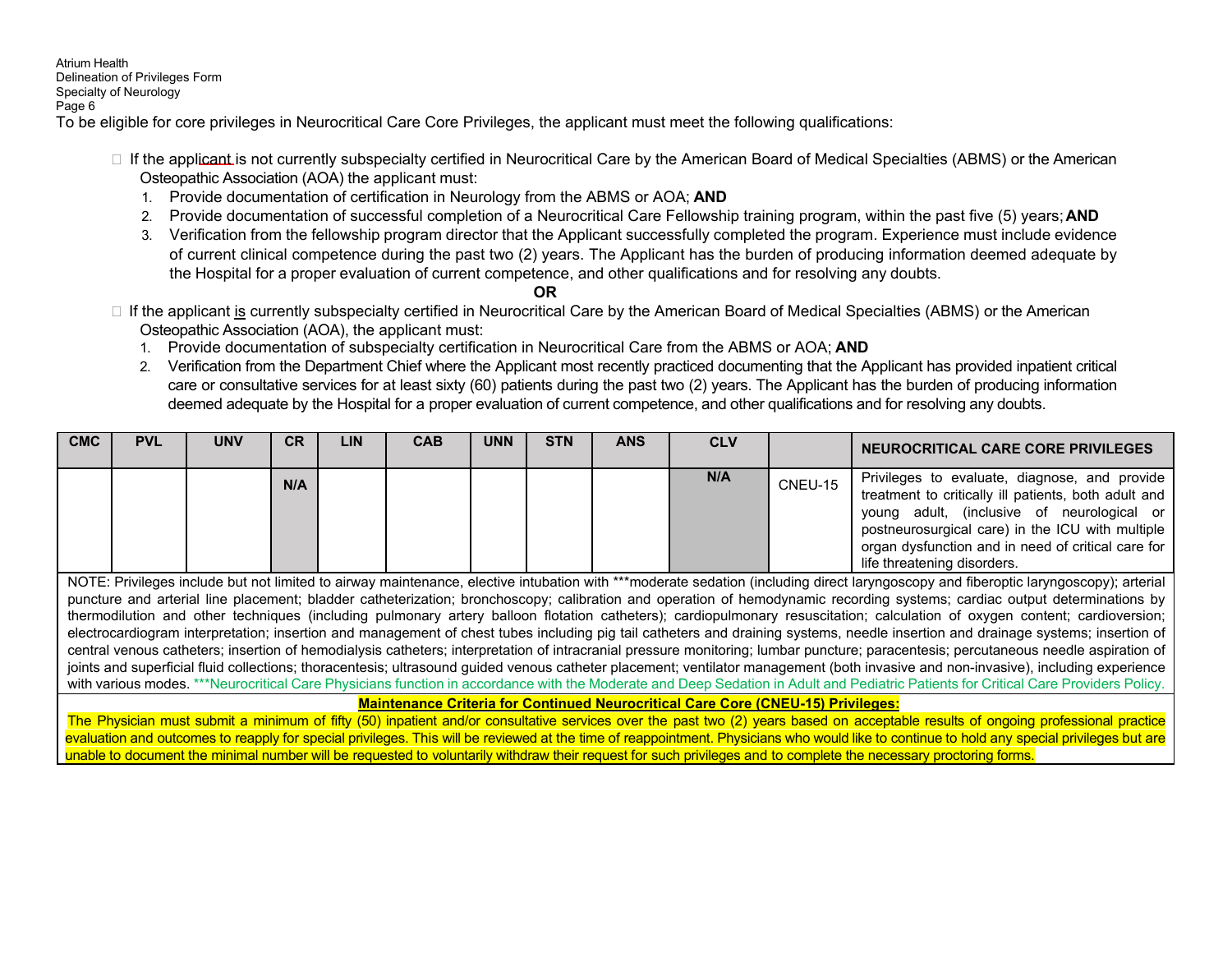| Page 7     | Specialty of Neurology |            |           |            |            |            |            |            |            |                                                        |                                                                                                                                                                                                                     |                                                    |                                                                           |          |
|------------|------------------------|------------|-----------|------------|------------|------------|------------|------------|------------|--------------------------------------------------------|---------------------------------------------------------------------------------------------------------------------------------------------------------------------------------------------------------------------|----------------------------------------------------|---------------------------------------------------------------------------|----------|
| <b>CMC</b> | <b>PVL</b>             | <b>UNV</b> | <b>CR</b> | <b>LIN</b> | <b>CAB</b> | <b>UNN</b> | <b>STN</b> | <b>ANS</b> | <b>CLE</b> | <b>SPECIAL PRIVILEGES</b><br>Core Privileges (CNEU-15) | Must apply for and maintain Neurocritical Care                                                                                                                                                                      | <b>Minimum</b><br><b>Number</b><br><b>Required</b> | <b>Number</b><br><b>Performed</b><br>Within<br><b>The Past</b><br>2 Years | Location |
|            |                        |            | N/A       |            |            |            |            |            |            | $CNEU-15(a)^*$                                         | (FAST) Confirmation of<br>traumatic free intraperitoneal<br>and intrathoracic fluid by<br>Focused Assessment with<br>Sonography for Trauma<br>(FAST) exam                                                           | 25                                                 |                                                                           |          |
|            |                        |            | N/A       |            |            |            |            |            |            | CNEU-15(b)*                                            | <b>Basic Resuscitation Cardiac</b><br>Ultrasound (Pericardial<br>Effusion and Cardiac Activity)<br>and Advanced Emergency<br>Cardiac Ultrasound (Right<br>Ventricle Dilation and Global<br>Left Ventricle Function) | 25                                                 |                                                                           |          |
|            |                        |            | N/A       |            |            |            |            |            |            | $CNEU-15(c)^*$                                         | Emergency Ultrasound (Soft-<br>Tissue Infection and<br>Musculoskeletal)                                                                                                                                             | 25                                                 |                                                                           |          |

#### **QUALIFICATIONS (CNEU-15(a-c)):**

Atrium Health

Delineation of Privileges Form

Applicants shall present evidence of at least one of the following:

- 1. Provide documentation of the successful completion of a fellowship program in Neurocritical Care within the past two (2) years and have written documentation from the Program Director demonstrating competency in each requested ultrasound application; **OR**
- 1. Provide documentation of at least twenty-five (25) cases performed within the past two (2) years for each requested ultrasound application; **OR**
- 1. Submit the PERMISSION TO BE PROCTORED REQUEST FORM requesting concurrent proctoring by a physician who currently holds privileges to perform the requested ultrasound application. You must provide documentation of proctoring for twenty-five (25) cases for each requested ultrasound application.

#### Maintenance Criteria for Continued Privileges:

The Physician must submit minimum of twenty-five (25) ultrasound cases during the past two (2) year period based on acceptable results of ongoing professional practice evaluation and outcomes to reapply for privileges. This will be reviewed at the time of reappointment. Physicians who would like to continue to hold any privileges but are unable to document the minimal number will be requested to voluntarily withdraw their request for such privileges and to complete the necessary proctoring forms.

#### **PRIVILEGES REQUESTED BY:**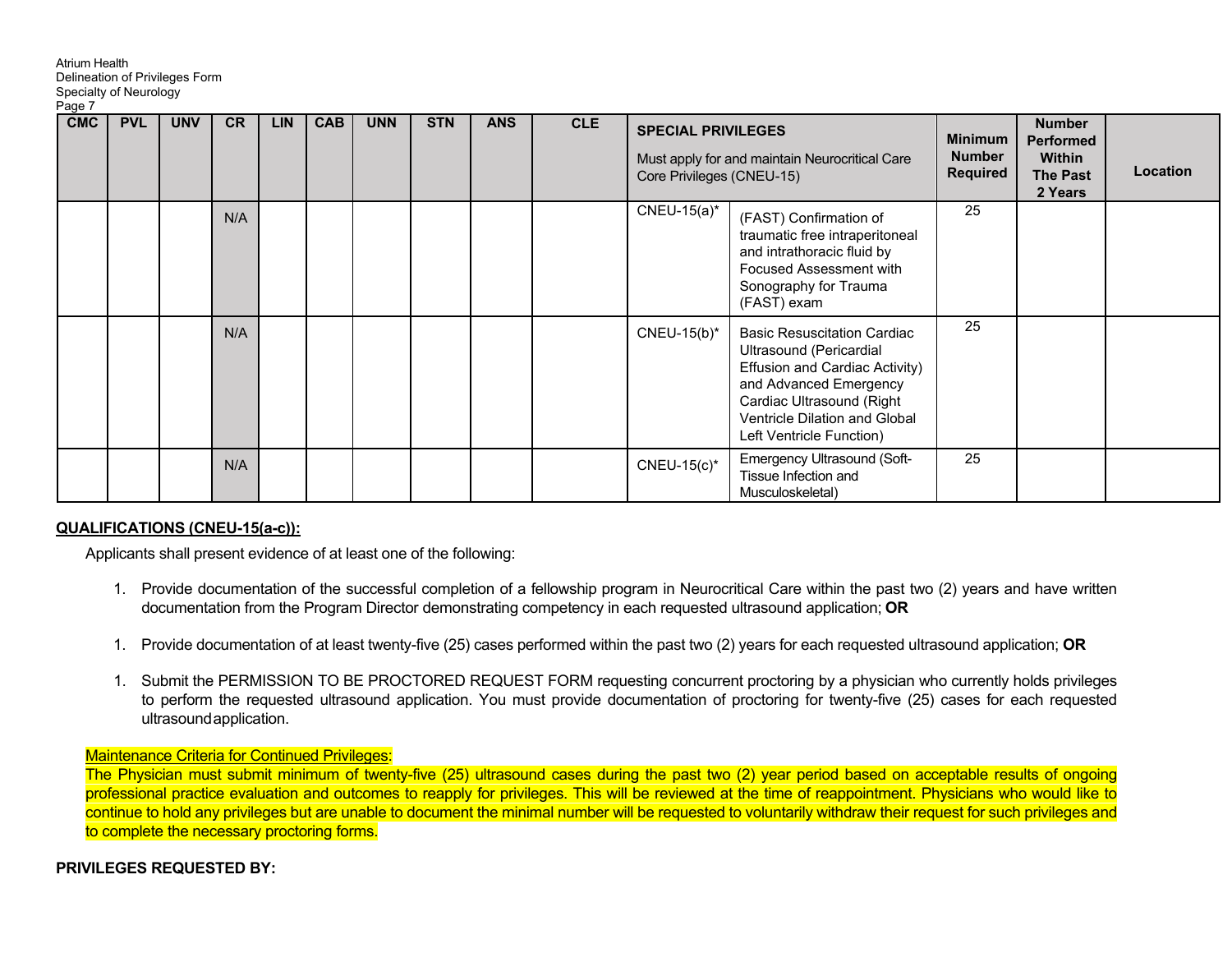# Atrium Health

#### Delineation of Privileges Form Specialty of Neurology

Page 8

I have requested only those privileges for which by education, training, current experience, and demonstrated performance I am qualified to perform, and that I wish to exercise at Atrium Health and;

I understand that:

- (a) In exercising any clinical privileges granted, I am constrained by hospital and medical staff policies and rules applicable generally and any applicable to the particular situation.
- (b) Any restriction on the clinical privileges granted to me is waived in an emergency situation and in such a situation my actions are governed by the applicable section of the medical staff bylaws or related documents.

I attest that I am not currently a user of illegal drugs or do not currently abuse the use of legal drugs.

I attest that I do not have a physical or mental condition which could affect my motor skills or ability to exercise the clinical privileges requested or that I require an accommodation in order to exercise the privileges requested safely and competently.

Signature Date **Date of the Contract of Contract Contract of Contract Contract Contract O** 

\_\_\_\_\_\_\_\_\_\_\_\_\_\_\_\_\_\_\_\_\_\_\_\_\_\_\_\_\_\_\_\_\_\_\_\_\_\_\_\_\_\_\_\_\_\_\_\_\_\_\_\_\_\_\_\_\_\_\_\_\_\_\_\_\_\_\_\_\_\_\_\_\_\_\_ \_\_\_\_\_\_\_\_\_\_\_\_\_\_\_\_\_\_\_\_

\_\_\_\_\_\_\_\_\_\_\_\_\_\_\_\_\_\_\_\_\_\_\_\_\_\_\_\_\_\_\_\_\_\_\_\_\_\_\_\_\_\_\_\_\_\_\_\_\_\_\_\_\_\_\_\_\_\_\_\_\_\_\_\_\_\_\_\_\_\_\_\_\_\_ Print Name

=============================================================================================

Approval by the AH Medical Executive Committee: 11/10/2016, 09/17/2019, 08/19/2021, 10/21/2021 Approval by the Board of Commissioners: 12/13/2016, 12/10/2019, 08/24/2021, 12/07/2021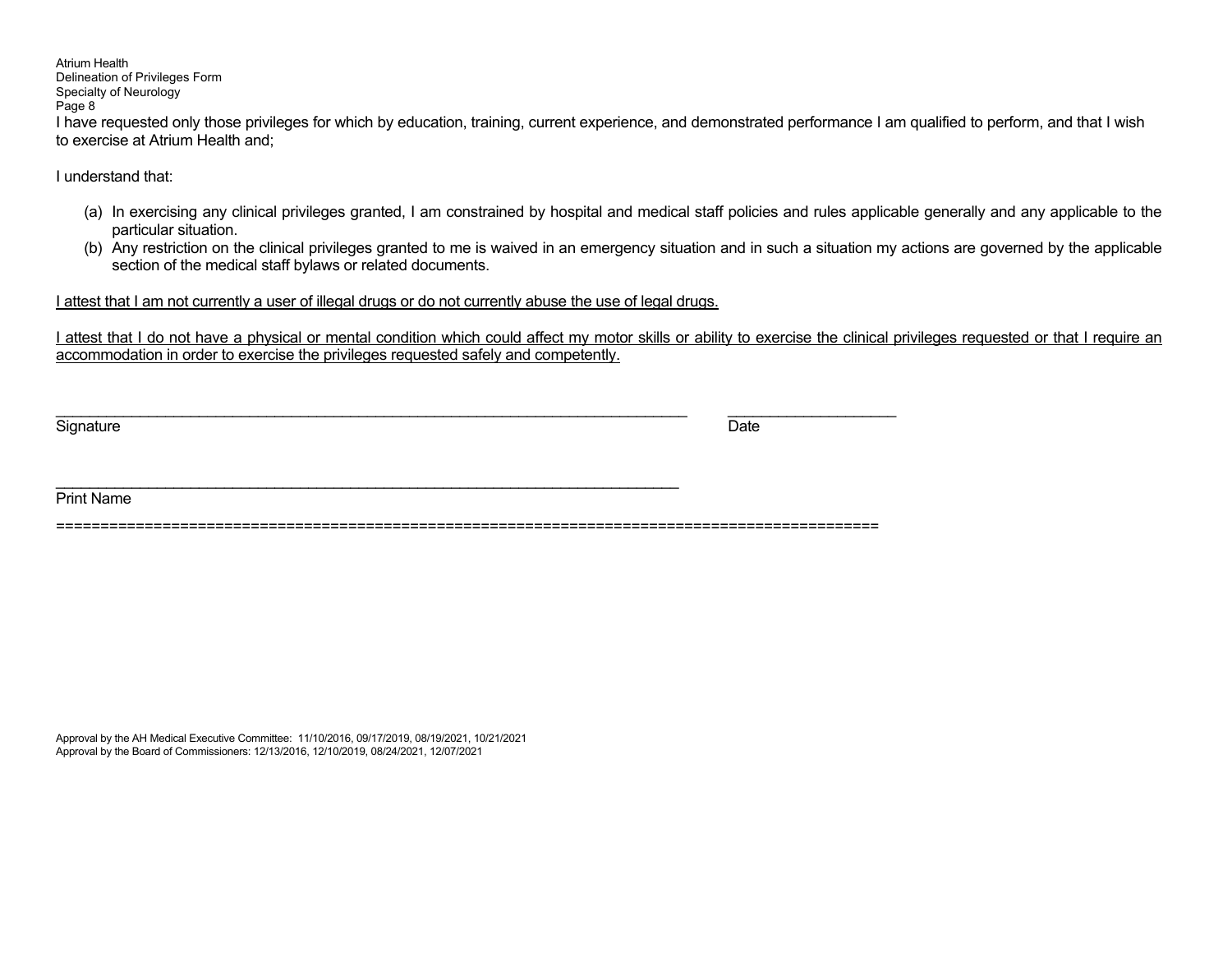#### Atrium Health Delineation of Privileges Form Specialty of Neurology Page 9 **CNEU-3 TRANSCRANIAL DOPPLER**

**EXPLANATION:** Doppler ultrasound examination of the major intracranial arteries performed by locating and following the doppler velocity signals from these vessels.

**QUALIFICATIONS:** The interpreter should be familiar with intracranial hemodynamics and capable of performing and evaluating the procedure results.

Applicants shall present evidence of at least one of the following:

1. Certification by the American Society of Neuro-imaging; **OR** 

1. Provide documentation of the successful completion of a residency program in Neurology within the past two (2) years and have written documentation from the Program Director demonstrating competency in Transcranial Doppler; **OR** 

1. Certification by immediate or present chief of service or designee under whose supervision fifty (50) procedures have been interpreted satisfactorily, and ability to do the test without a technician has been demonstrated; **AND**

2. Submit the PERMISSION TO BE PROCTORED REQUEST FORM requesting concurrent proctoring by a physician who currently holds privileges to perform Transcranial Doppler. You must provide documentation of proctoring for fifty (50) procedures. ==================================================================================================================================

#### **CNEU-4 DEEP BRAIN STIMULATION (DBS) / INTRAOPERATIVE MICROELECTRODE RECORDING/INTERPRETATION DBS PROGRAMMING FOR MOVEMENT DISORDERS**

**EXPLANATION:** - DBS is the neurosurgical placement of electrodes into the deep nuclei of the brain. The role of the Neurologist, Electrophysiologist, Physician Assistant or Nurse Practitioner is to interpret microelectrode recordings to assist the surgeon with proper placement. These recordings appear on a computer on the non-sterile side in the operating room. The electrode is physically implanted by the neurosurgeon via burr hole and then is driven via computer by the provider on the non-sterile side. In the outpatient setting, the stimulator can be programmed with a handheld computer, much like a pacemaker, to deliver finely tuned electrical pulses to control various abnormal movements.

#### **QUALIFICATIONS:**

The applicant must meet the following:

- 1. Provide documentation of the successful completion of a Movement Disorders Fellowship within the past two (2) years and have written documentation from the Program Director demonstrating competency in DBS; **OR**
- 1. Completed a formal course in Intraoperative Microelectrode Recording, if that privilege is requested, and provide documentation; **AND**
- 2. Completed a formal course in programming DBS, if that privilege is requested, and provide documentation; **AND**

3. Submit the PERMISSION TO BE PROCTORED REQUEST FORM requesting concurrent proctoring by a physician who currently holds privileges to perform DBS. You must provide documentation of proctoring for three (3) procedures.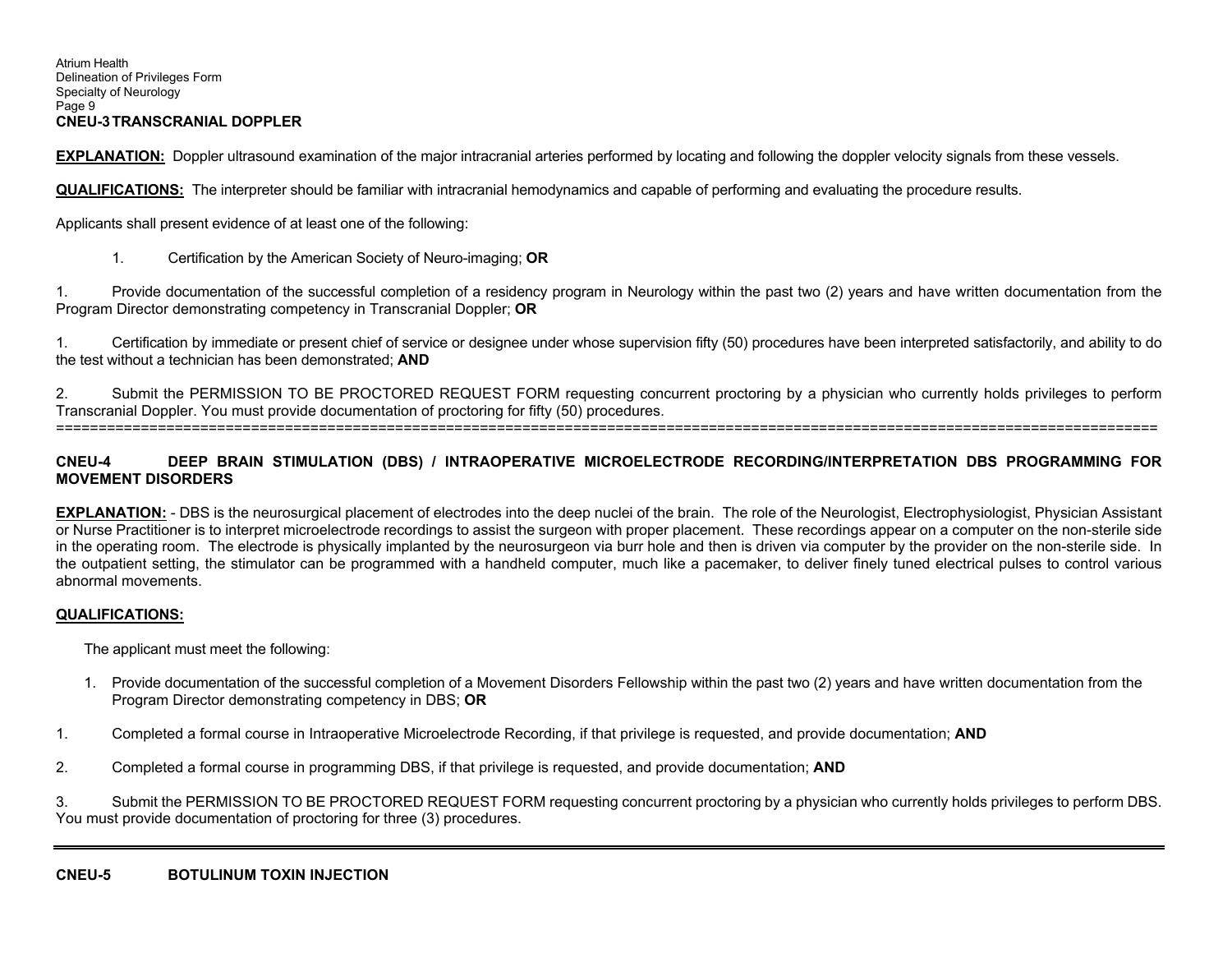Atrium Health Delineation of Privileges Form Specialty of Neurology Page 10

#### **QUALIFICATIONS:**

The applicant must meet the following:

- 1. Completion of an Accreditation Council for Graduate Medical Education (ACGME) or American Osteopathic Association (AOA) accredited residency program in which experience in Botulinum Toxin Injections was incorporated; **AND**
- 2. Provide documentation from the training program director that the physician has acquired skills and demonstrated competence in its performance;

#### **OR**

1. Present evidence of having met the training requirements which renders the physician eligible for certification in Neurology by the American Board of Psychiatry and Neurology or the American Osteopathic Association; **AND**

2. Must provide evidence of having been proctored (under direct supervision) in the performance of five (5) injections by a physician who is credentialed to perform this procedure. Proctor will assess applicant's understanding of the indications, contraindications, risks and benefits of the procedure, as well as the applicant's ability to perform the procedure.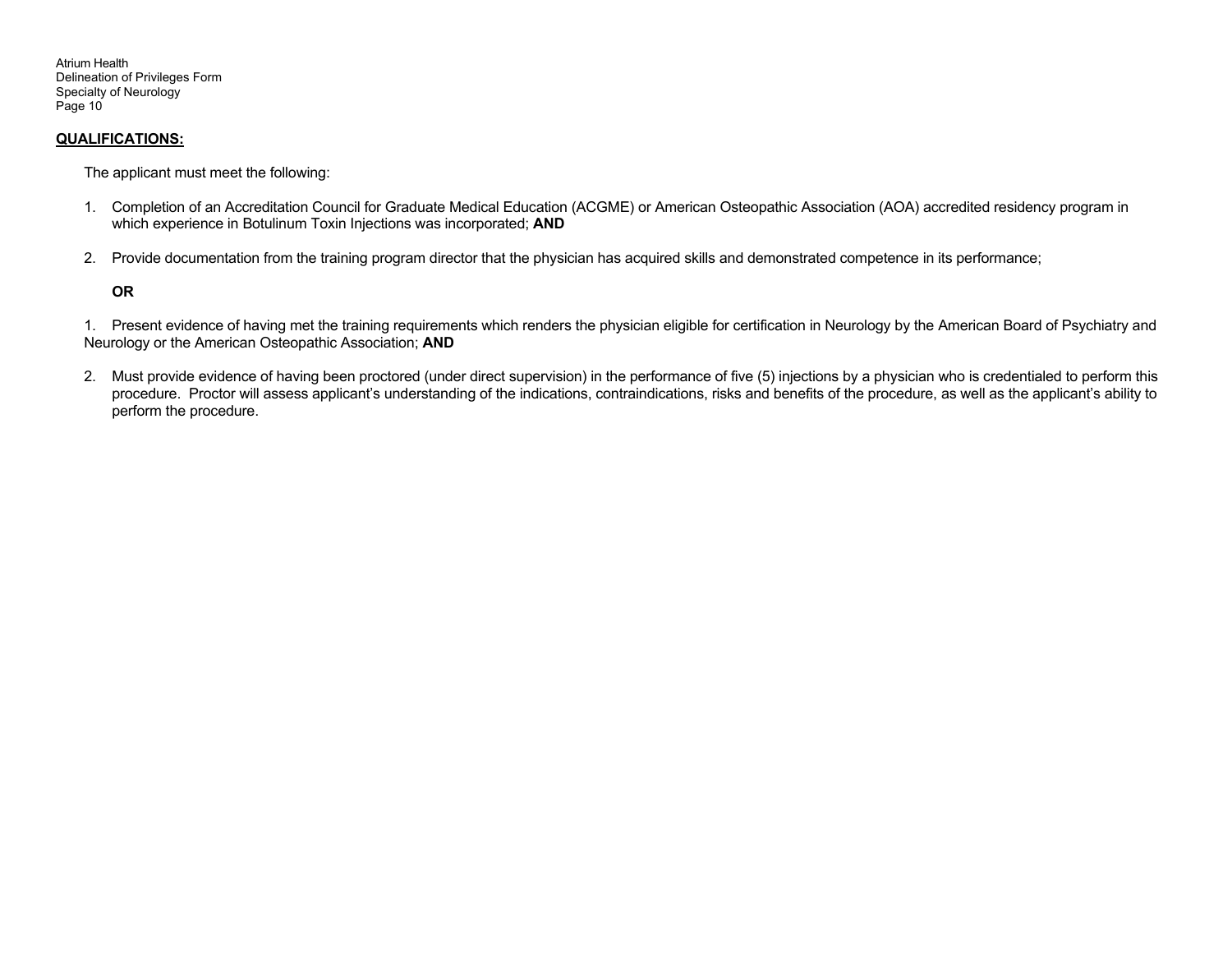**EXPLANATION: Electrocorticography (ECoG)** refers to the recording and interpretation of electroencephalograms obtained from electrodes placed directly on the cerebral cortex. It is typically used to localize epileptogenic tissue for resection, or during cortical stimulation for brain mapping (see below). It may be performed intra-operatively or extra-operatively typically in the Epilepsy Monitoring Unit (EMU).

 When ECoG occurs intra-operatively; the neurosurgeon performs a craniotomy and places the recording electrodes in sterile fashion. Anesthesia is reduced until functional testing is feasible. Then, the EEG monitoring is supervised and interpreted by the Neurologist from the non-sterile side of the procedure. In the extraoperative setting, the craniotomy has been closed leaving intracranial electrodes in situ and the recording typically occurs with the patient in the Epilepsy Monitoring Unit (EMU).

#### **QUALIFICATIONS:**

1. The applicant must provide the following:

a. Documentation of certification in Neurology by the American Board of Psychiatry and Neurology (ABMS) or the American Osteopathic Association (AOA); **OR**

- b. Documentation of successful completion, within the past five (5) years of an ACGME or AOA accredited residency training program in Neurology; **AND**
- 2. The applicant should either:

a. Provide documentation of the successful completion of a two (2) year Clinical Neurophysiology Fellowship or Epilepsy Fellowship, including at least a twelve (12) month of rotation in an Epilepsy Monitoring Unit, and have written documentation from the Program Director demonstrating competency in Electrocorticography; **OR** 

b. Provide documentation of the successful completion of a one (1) year Clinical Neurophysiology Fellowship or Epilepsy Fellowship; **AND** 

1. Documentation of one (1) additional year of clinical experience in an Epilepsy Monitoring Unit and provides written documentation demonstrating competency in Electrocorticography **AND** 

2. Submit documentation of performance of Electrocorticography procedures on Five (5) patients in a supervised setting; **OR** 

2. Submit the PERMISSION TO BE PROCTORED REQUEST FORM requesting concurrent proctoring by a physician who currently holds privileges to perform Electrocorticography. You must provide documentation of proctoring for Five (5) procedures.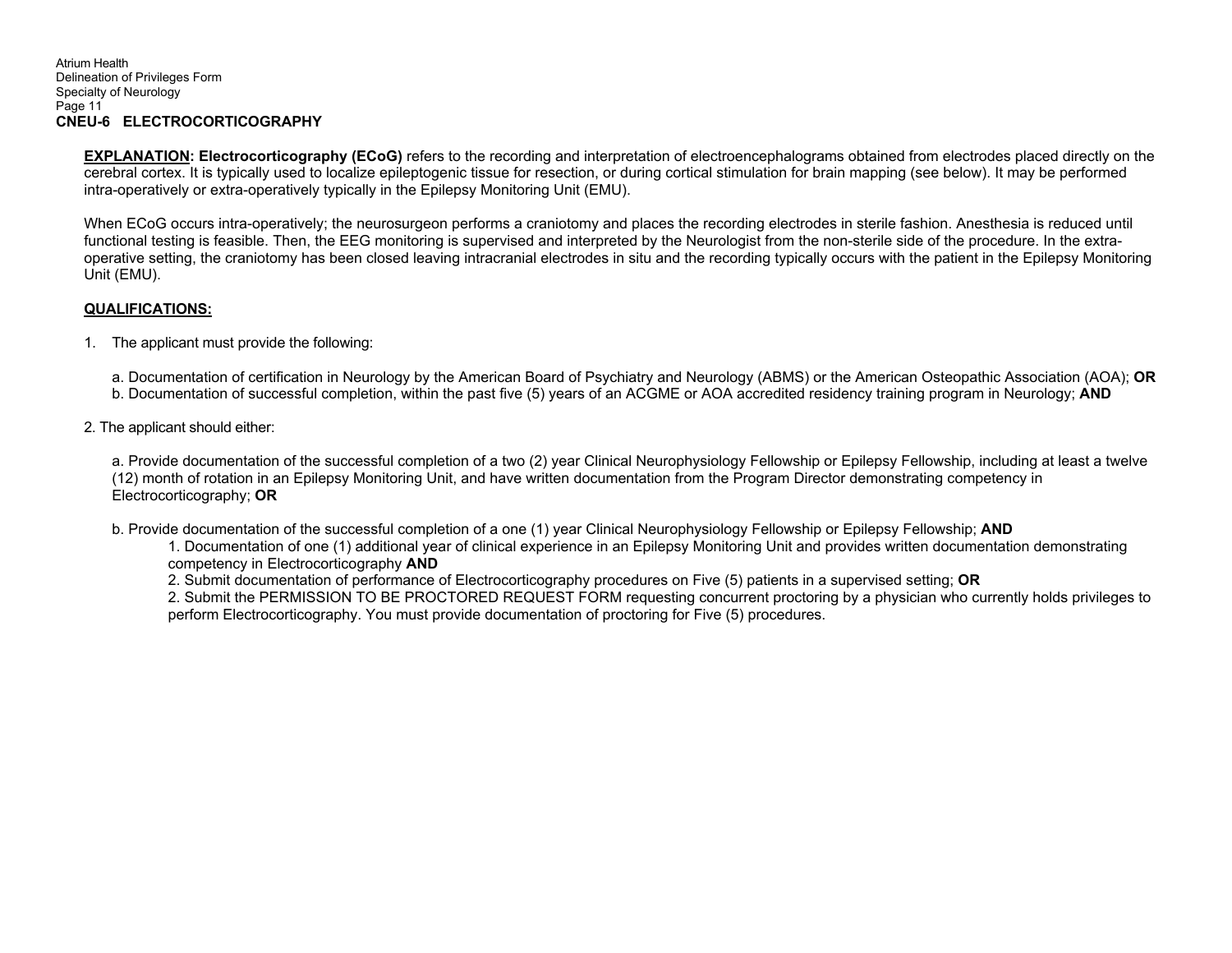**EXPLANATION: Brain mapping** here refers to the topographical localization of specific brain functions, such as language or movement, using pulsed electric current applied to the cortex during functional testing. The electric current is generated by a cortical stimulator and applied through electrodes placed on the surface of the brain. The cortical EEG is recorded simultaneously from adjacent electrodes.

The role of the Neurologist is to set stimulus parameters, interpret the associated cortical electroencephalogram and oversee the functional assessment. The Neurologist may be assisted in functional testing by a Neuropsychologist and in the EEG monitoring by an EEG technologist. The electrodes are physically placed or implanted by the Neurosurgeon via craniotomy.

Brain mapping may be performed either intraoperatively or extraoperatively. When testing occurs intraoperatively, the neurosurgeon performs a craniotomy and places the stimulating and recording electrodes in sterile fashion. Anesthesia is reduced until functional testing is feasible. Then, the stimulator settings, the functional testing and the EEG monitoring are managed by the Neurologist from the non-sterile side of the procedure. In the extraoperative setting, the craniotomy has been closed leaving intracranial electrodes in situ and the testing typically occurs with an awake patient in the Epilepsy Monitoring Unit (EMU).

#### **QUALIFICATIONS:**

- 1. The applicant must provide the following:
	- a. Documentation of certification in Neurology by the American Board of Psychiatry and Neurology (ABMS) or the American Osteopathic Association (AOA); **OR**
	- b. Documentation of successful completion, within the past five (5) years, of an ACGME or AOA accredited residency training program in Neurology; **AND**
	- c. Hold Electrocorticography (ECoG) (NEU-8) privileges at the CHS facility for which you are requesting brain mapping using cortical stimulation privileges;

**AND**

- 2. The applicant should either:
	- a. Provide documentation of the successful completion of a two (2) year Clinical Neurophysiology Fellowship or Epilepsy Fellowship, including at least a twelve (12) month of rotation in an Epilepsy Monitoring Unit, and have written documentation from the Program Director or supervising epileptologist confirming competency in cortical stimulation for brain mapping; **OR**
	- b. Provide documentation of the successful completion of a one (1) year Clinical Neurophysiology Fellowship or Epilepsy Fellowship; **AND**
		- 1. Documentation of one (1) additional year of clinical experience in an Epilepsy Monitoring Unit and provides written documentation demonstrating competency in cortical stimulation for brain mapping from an experienced epileptologist; **AND**
		- 2. Submit documentation of performance of Brain Mapping procedures with cortical stimulation on five (5) patients in a supervised setting, **OR**
		- 2. Submit the PERMISSION TO BE PROCTORED REQUEST FORM requesting concurrent proctoring by a physician who currently holds privileges to perform Brain Mapping procedures with cortical stimulation. You must provide documentation of proctoring for five (5) procedures.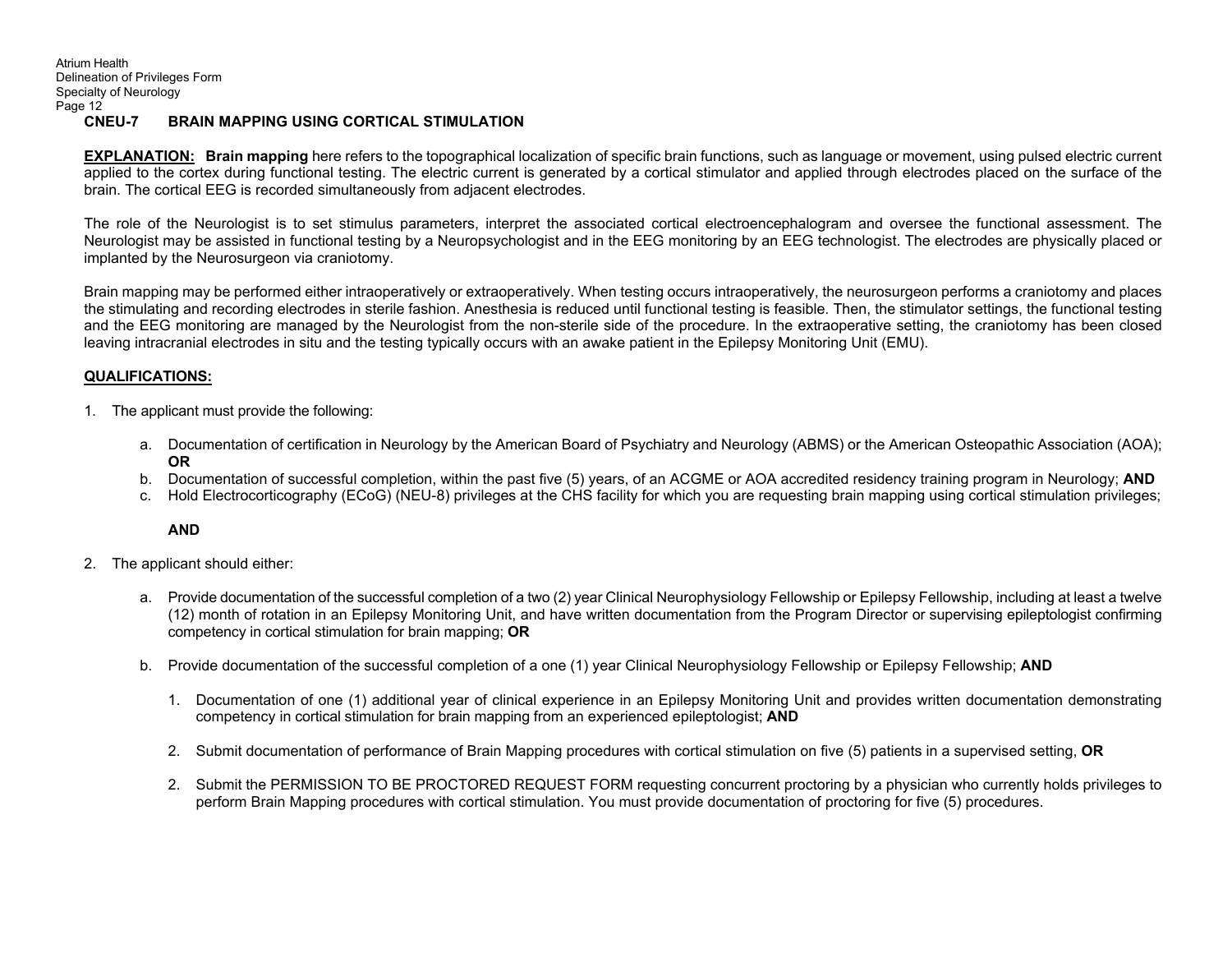Atrium Health Delineation of Privileges Form Specialty of Neurology Page 13  **CNEU-8 INTRACAROTID (SHORT-ACTING ANESTHETIC) PROCEDURE (WADA TEST)** 

**EXPLANATION: Intracarotid (short-acting anesthetic) Procedure (Wada Test)** refers to the protocol whereby a short-acting anesthetic is injected by a physician credentialed to perform Cerebral Angiography as delineated on the Peripheral Endovascular privileges form; in the angiography suite via a catheter typically placed in the internal carotid artery. A cerebral angiogram is obtained prior to the procedure and a scalp EEG recording is monitored during the procedure. The EEG is used to confirm adequate anesthesia in the affected hemisphere and to rule out unsuspected subclinical seizure activity that might affect the patient's performance. Once the injected hemisphere has been adequately sedated, the patient's language and memory functions are tested (in the awake hemisphere).

The role of the Neurologist is to supervise sedation, assess neurologic function, perform language and memory testing and interpret the associated EEG recording. He may be assisted in the language and memory testing by a Neuropsychologist or Nurse Practitioner, and in the EEG monitoring by an EEG technologist.

## **QUALIFICATIONS:**

- 1. The applicant must provide the following:
	- a. Documentation of certification in Neurology by the American Board of Psychiatry and Neurology (ABMS) or the American Osteopathic Association (AOA); **OR**
	- b. Documentation of successful completion, within the past five (5) years, of an ACGME or AOA accredited residency training program in Neurology;

#### **AND**

- 2. The applicant should either:
	- a. Provide documentation of the successful completion of a two (2) year Clinical Neurophysiology Fellowship or Epilepsy Fellowship, including at least a twelve (12) months of rotations in an Epilepsy Monitoring Unit, and have written documentation from the Program Director demonstrating competency in the Intracarotid (short-acting anesthetic) procedures [Wada test]; **OR**

Provide documentation of the successful completion of a one (1) year Clinical Neurophysiology Fellowship or Epilepsy Fellowship; **AND** 

- 1. Provide documentation of one (1) additional year of clinical experience in an Epilepsy Monitoring Unit with supervision by an experienced Epileptologist who provides written documentation demonstrating competency in the Intracarotid (short-acting anesthetic) procedure [Wada Test]; **AND**
- 2. Submit documentation of performance of Intracarotid (short-acting anesthetic) procedures (Wada Test) on three (3) patients in a supervised setting; **OR**
- 2. Submit the PERMISSION TO BE PROCTORED REQUEST FORM requesting concurrent proctoring by a physician who currently holds privileges to perform Intracarotid (short-acting anesthetic) procedure (Wada Test). You must provide documentation of proctoring for three (3) procedures.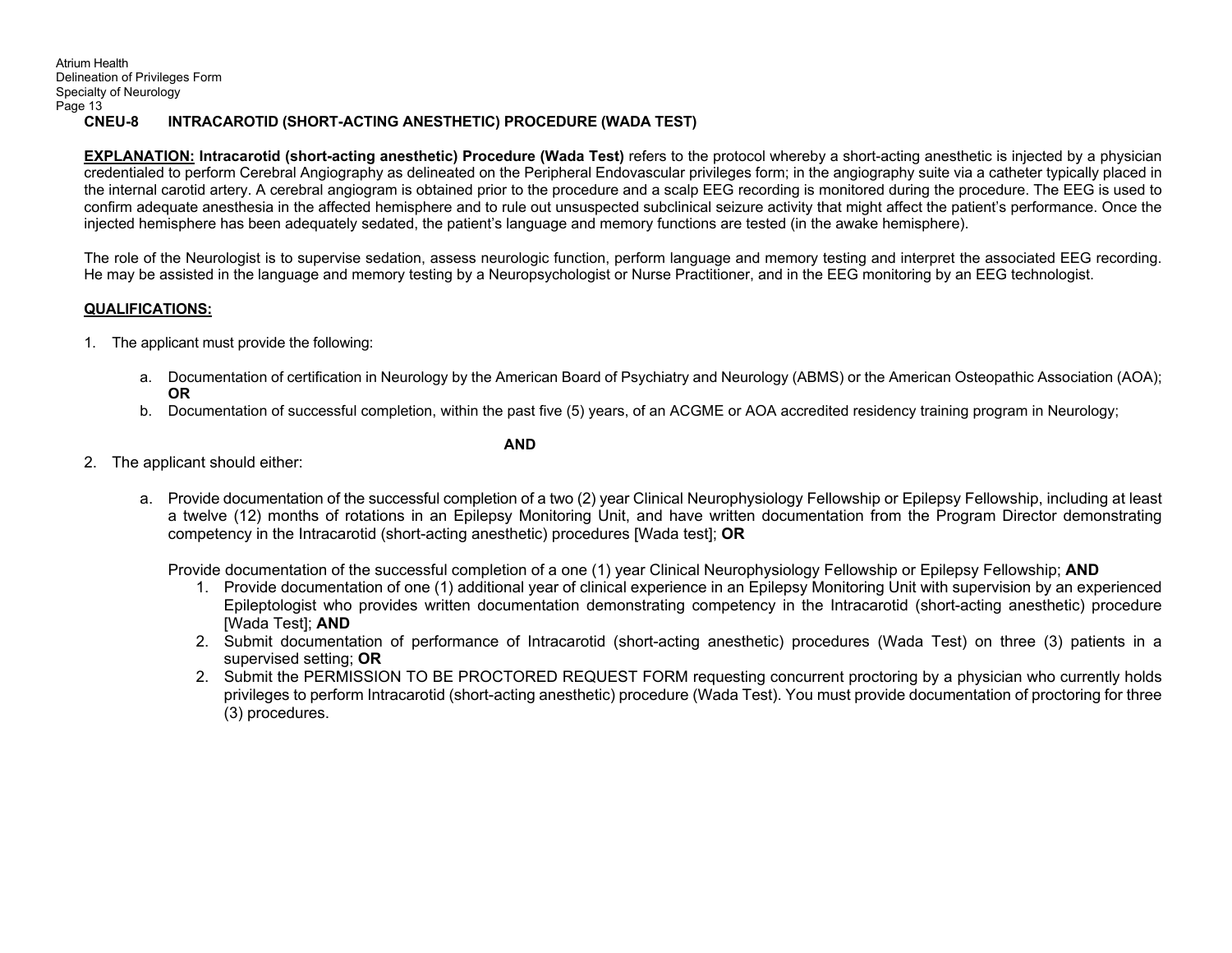**EXPLANATION:** Punch biopsy is a commonly performed diagnostic procedure on abnormal skin growths or skin tumors. It is performed using a local anesthetic. A pencillike instrument is used to remove a small, thin cylinder of tissue. The small hole in the skin then may be sutured closed.

#### **QUALIFICATIONS:**

Applicants shall present evidence of at least one of the following:

1. Provide documentation of the successful completion of a residency program in Neurology within the past two (2) years and have written documentation from the Program Director demonstrating competency in Skin Punch Biopsy; **OR** 

1. Provide documentation of at least five (5) Skin Punch Biopsy cases performed within the past two (2) years; **OR** 

1. Submit the PERMISSION TO BE PROCTORED REQUEST FORM requesting concurrent proctoring by a physician who currently holds privileges to perform Skin Punch Biopsy. You must provide documentation of proctoring for five (5) procedures.

#### **CNEU-10 TRIGGER POINT INJECTIONS**

**EXPLANATION:** A trigger point injection is an outpatient procedure designed to reduce or relieve pain caused by trigger points, which are small knots that form in the muscles or in the fascia tissue leading to pain caused by muscle irritation (myofascial pain).

#### **QUALIFICATIONS:**

Applicants shall present evidence of at least one of the following:

1. Provide documentation of the successful completion of a residency program in Neurology within the past two (2) years and have written documentation from the Program Director demonstrating competency in Trigger Point Injections; **OR** 

1. Provide documentation of at least fifty (50) Trigger Point Injections cases performed within the past two (2) years; **OR** 

1. Submit the PERMISSION TO BE PROCTORED REQUEST FORM requesting concurrent proctoring by a physician who currently holds privileges to perform Trigger Point Injections. You must provide documentation of proctoring for fifty (50) procedures.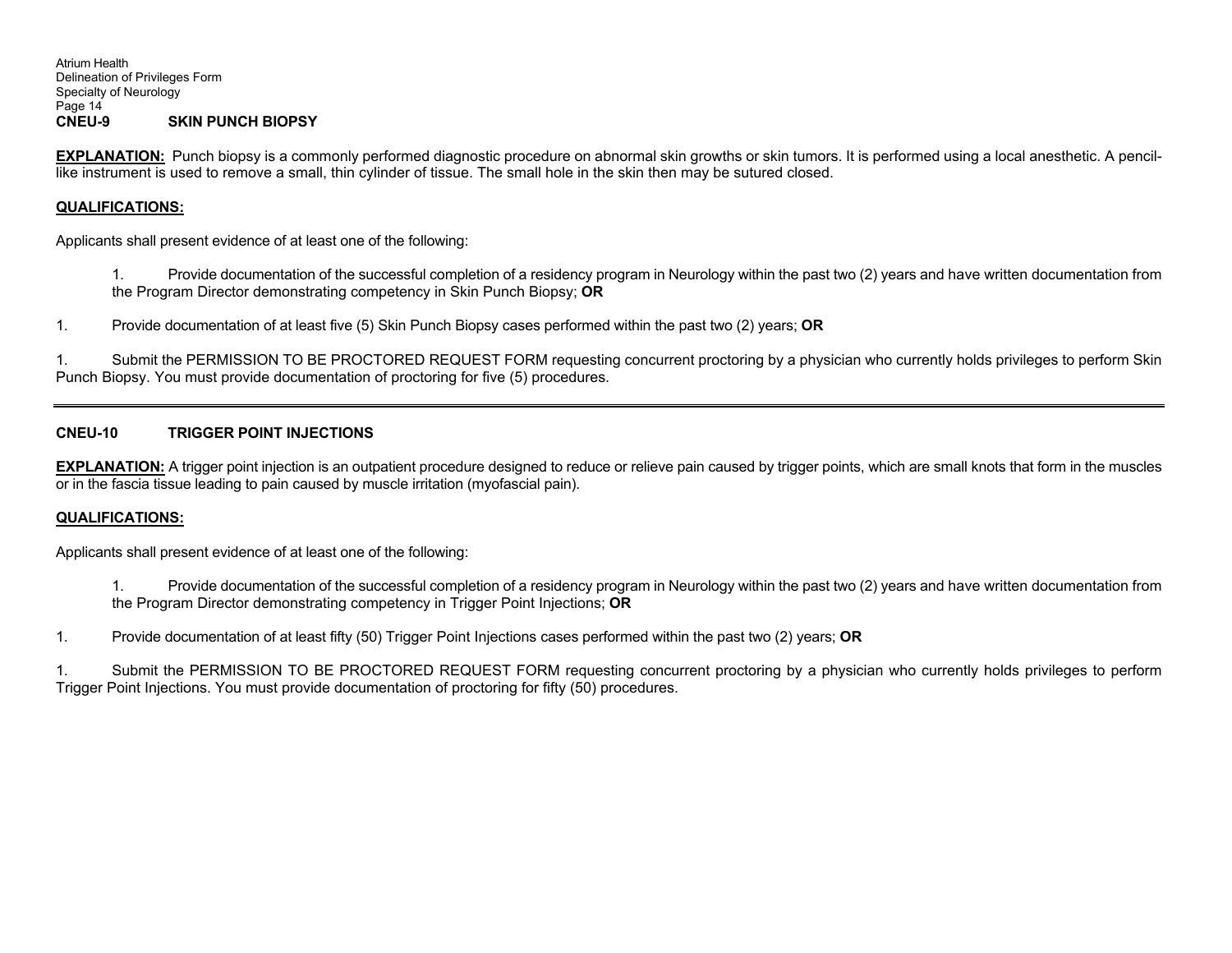Atrium Health Delineation of Privileges Form Specialty of Neurology Page 15<br>CNEU-11 **ELECTROMYOGRAPHY/NERVE CONDUCTION STUDIES** 

#### **QUALIFICATIONS:**

Applicants shall present evidence of at least one of the following:

1. Provide documentation of the successful completion of a fellowship program in Neurophysiology or Neuromuscular within the past two (2) years and have written documentation from the Program Director demonstrating competency in Electromyography/Nerve Conduction Studies by performing at least one hundred (100) cases; **OR** 

1. Provide documentation of at least two hundred (200) Electromyography/Nerve Conduction Studies cases performed within the past two (2) years; **OR** 

1. Submit the PERMISSION TO BE PROCTORED REQUEST FORM requesting concurrent proctoring by a physician who currently holds privileges to perform Electromyography/Nerve Conduction Studies. You must provide documentation of proctoring for two hundred (200) procedures.

#### Maintenance Criteria for Continued Privileges (CNEU-11):

The Physician must submit minimum of one hundred (100) EMG/NCT studies during the past two (2) year period based on acceptable results of ongoing professional practice evaluation and outcomes to reapply for privileges. This will be reviewed at the time of reappointment. Physicians who would like to continue to hold any privileges but are unable to document the minimal number will be requested to voluntarily withdraw their request for such privileges and to complete the necessary proctoring forms.

#### **CNEU-13 OCCIPITAL NERVE BLOCKS**

#### **QUALIFICATIONS:**

Applicants shall present evidence of at least one of the following:

1. Provide documentation of the successful completion of a residency program in Neurology within the past two (2) years and have written documentation from the Program Director demonstrating competency in Occipital Nerve Blocks; **OR** 

1. Provide documentation of at least five (5) Occipital Nerve Blocks performed within the past two (2) years; **OR** 

1. Submit the PERMISSION TO BE PROCTORED REQUEST FORM requesting concurrent proctoring by a physician who currently holds privileges to perform Occipital Nerve Blocks. You must provide documentation of proctoring for five (5) procedures.

#### Maintenance Criteria for Continued Privileges (CNEU-13):

The Physician must submit minimum of three (3) Occipital Nerve Blocks during the past two (2) year period based on acceptable results of ongoing professional practice evaluation and outcomes to reapply for privileges. This will be reviewed at the time of reappointment. Physicians who would like to continue to hold any privileges but are unable to document the minimal number will be requested to voluntarily withdraw their request for such privileges and to complete the necessary proctoring forms.

#### **CNEU 16 ROUTINE EEG INTERPRETATION**

**EXPLANATION:** An EEG is a test used to evaluate electrical activity of the brain. This can be recorded for variable lengths by the placement of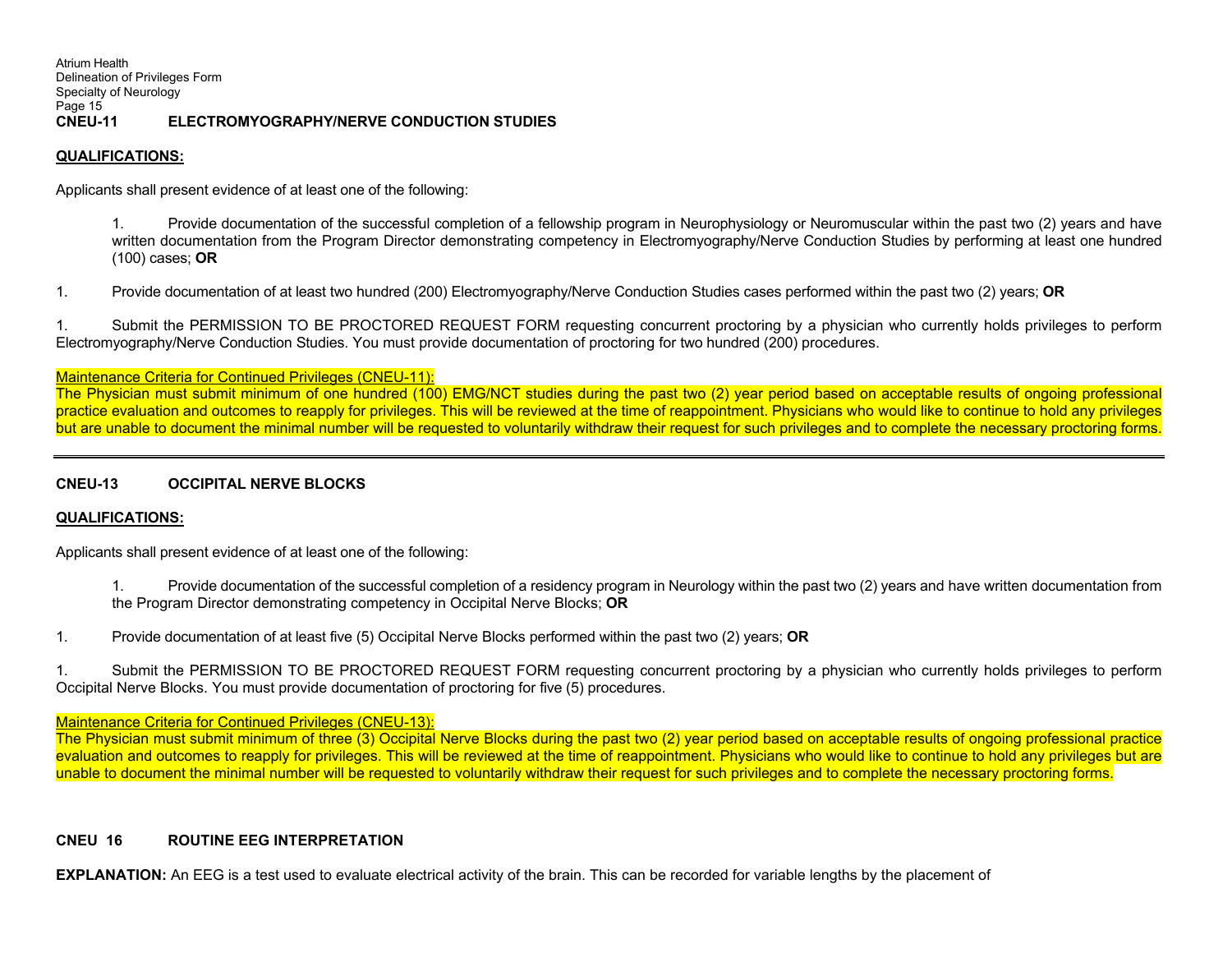Atrium Health Delineation of Privileges Form Specialty of Neurology Page 16 electrodes on the scalp. The routine EEG is usually recorded with 8-20 electrodes. This can be in the inpatient and outpatient setting.

## **QUALIFICATIONS:**

1. The applicant must provide the following:

a. Documentation of certification in Neurology by the American Board of Psychiatry and Neurology (ABMS) or the American Osteopathic Association (AOA); **AND**

2. The applicant should either:

- a. Provide documentation of successful completion of a Neurophysiology fellowship with at least 3 months of EEG training **OR**
- b. Provide documentation of successful completion of 1 year of Epilepsy fellowship **OR**
- c. Board certification by the American Board Certification (ABCN, ABPN) in Clinical Neurophysiology or Epilepsy **OR**

d. Evidence of at least 500 interpreted EEGs (Can be case log, numbers pulled from EEG software or billing data) with at least 30 interpreted

EEGs within the past within the past twelve (12) months to the satisfaction of medical director of the epilepsy monitoring unit's division or facility department or section chief.

# **CNEU 17 CONTINUOUS OR LONG-TERM VIDEO ELECTRO-ENCEPHALOGRAM (EEG) MONITORING INTERPRETATION**

**EXPLANATION:** Long-term electroencephalographic monitoring (LTM) is the capability of recording the EEG over long periods of time and not a specific duration. Audiovisual recording is usually performed in conjunction with the EEG recording. Prolonged EEG recording is used primarily for epilepsy monitoring on the floor, but LTM is also used in the other inpatient setting such as intensive care unit, the operating room, or in the emergency department. The purpose of LTM is to expand the limited time sampling associated with shorter "routine" EEG recording and requires further extensive training for its interpretation.

# **QUALIFICATIONS:**

1. The applicant must provide the following:

a. Documentation of certification in Neurology by the American Board of Psychiatry and Neurology (ABMS) or the American Osteopathic Association (AOA); AND B. Current Board certification by the American Board Certification (ABPN) in Epilepsy or American Board of Clinical Neurophysiology Epilepsy Monitoring or Critical Care EEG tracks (can have 5 years of grace period after completing the post residency fellowship) **AND** 

## 2. The applicant should either:

a. Provide documentation of the successful completion of a two (2) year post-residency Fellowship, including at least a twelve (12) month of rotation in an Epilepsy Monitoring Unit, **OR** 

b. Provide documentation of the successful completion of a one (1) year Clinical Neurophysiology Fellowship; **AND** 

c. Documentation of one (1) additional year of post-fellowship clinical experience in Long Term VEEG Monitoring with

written documentation from an experienced epileptologist demonstrating competency in Long-term VEEG Monitoring to the satisfaction of facility department or section chief

#### **CNEU 18 RESPONSIVE NEURO STIMULATION (RNS)/ DEEP BRAIN STIMULATION (DBS)/ VAGAL NERVE STIMULATION (VNS) INTERPRETATION AND PROGRAMMING FOR EPILEPSY**

**EXPLANATION:** - Neurostimulation for refractory epilepsy patients is the neurosurgical placement of stimulator device with electrodes in the appropriate locations of brain or vagal nerve. The role of the Neurologist, Electrophysiologist, Physician Assistant or Nurse Practitioner in the outpatient setting, is to program the stimulator with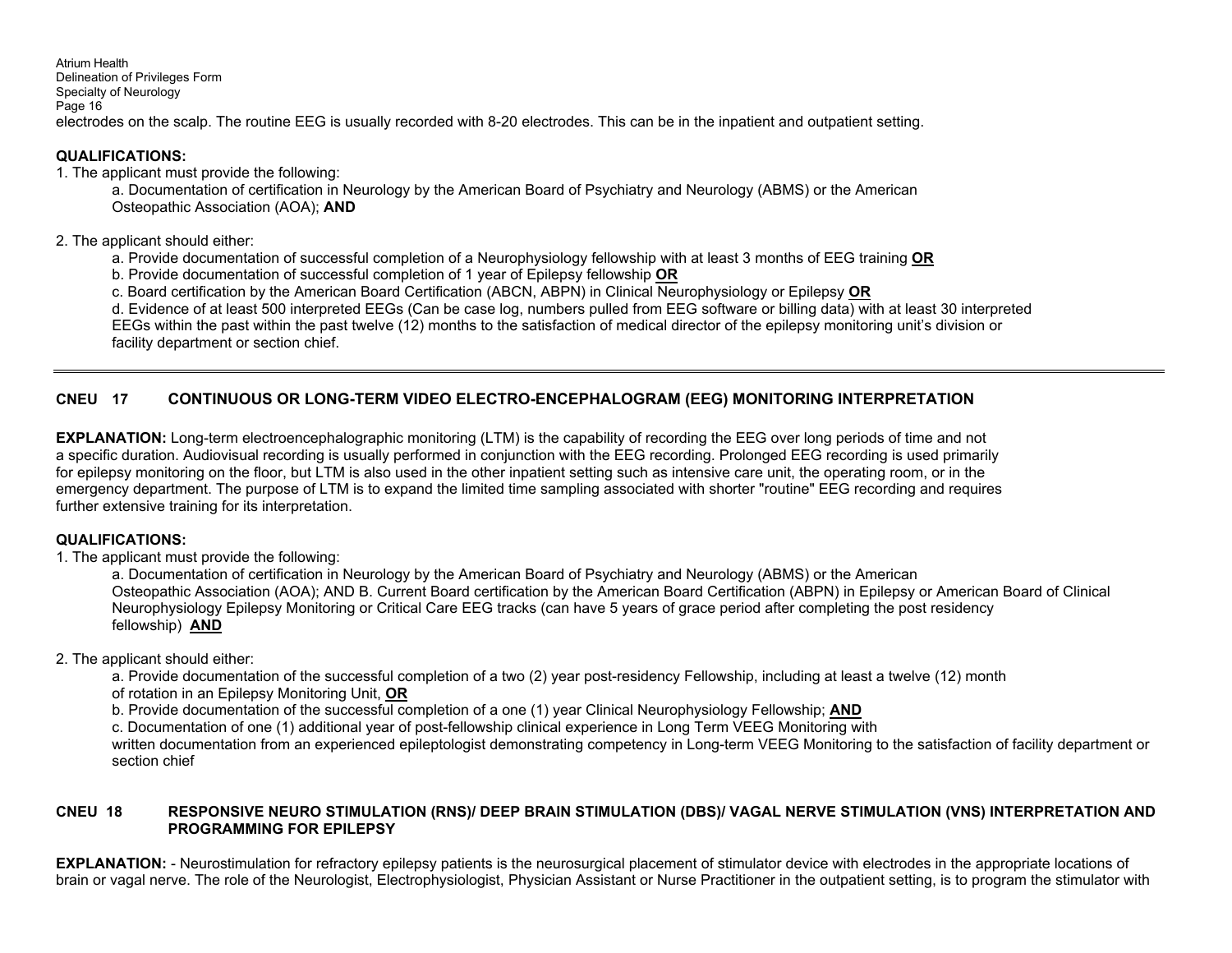Atrium Health Delineation of Privileges Form Specialty of Neurology Page 17 a handheld computer, much like a pacemaker, to deliver finely tuned electrical pulses.

## **QUALIFICATIONS:**

The applicant must meet the following:

1. Currently Hold Core Privileges in Neurology **AND** 

2. Documentation of Current Board certification by the American Board Certification (ABCN, ABPN) in Epilepsy **OR**

- a. Documentation of successful completion within the past (5) years of an ACGME or AOA accredited fellowship training in Epilepsy **OR**
- a. Submit the PERMISSION TO BE PROCTORED REQUEST FORM requesting concurrent proctoring by a physician who currently holds privileges to perform these procedures. You must provide documentation of proctoring for Five (5) procedures of each type.

| Date: | Physician's Name: |                                        |                       |                                                      |
|-------|-------------------|----------------------------------------|-----------------------|------------------------------------------------------|
|       | <b>DATE</b>       | <b>MEDICAL RECORD</b><br><b>NUMBER</b> | <b>PROCEDURE TYPE</b> | Name of procedure<br>(as listed on DOP, e.g. CNEU-3) |
|       |                   |                                        |                       |                                                      |
|       |                   |                                        |                       |                                                      |

**CASE LOG**